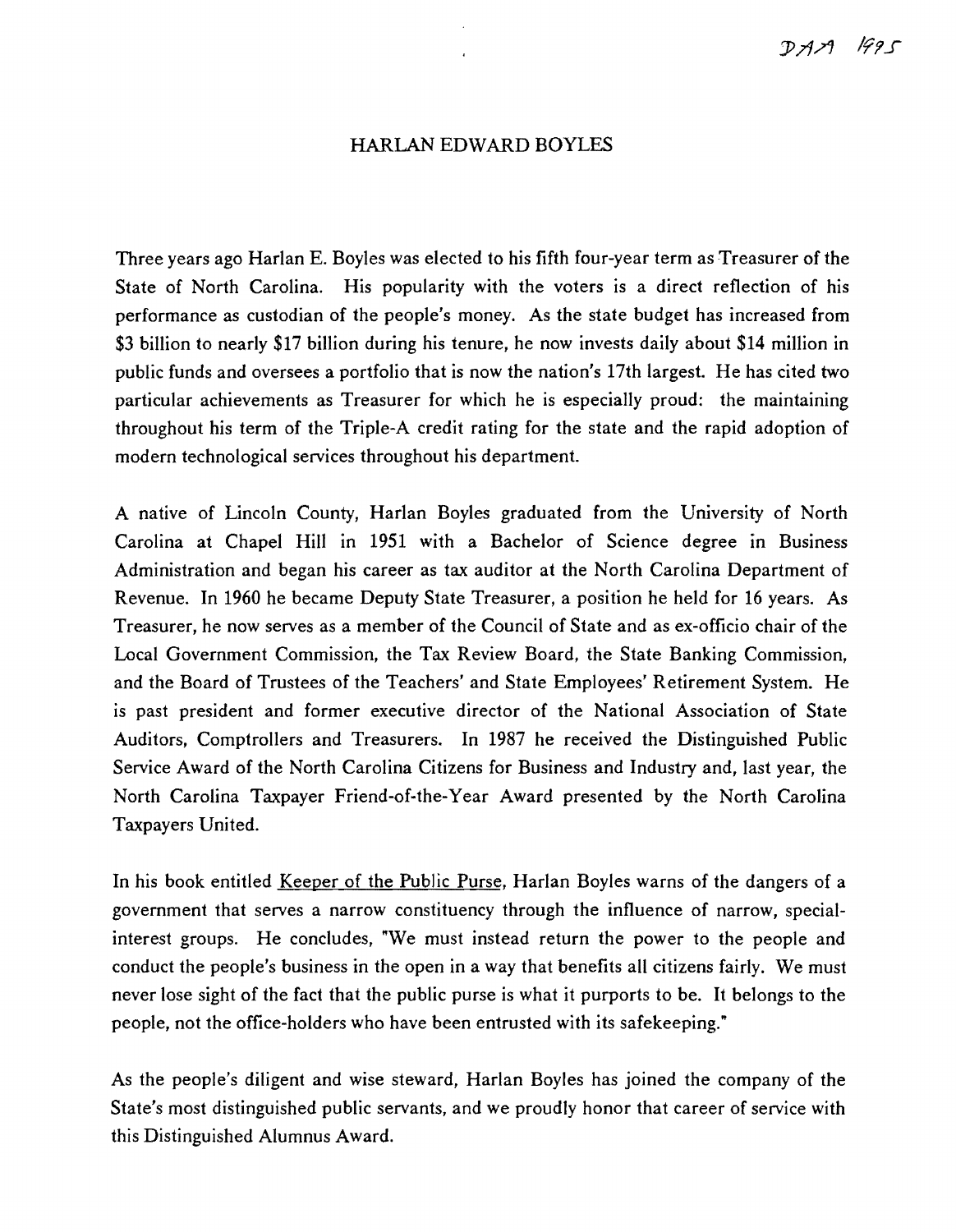*J* 71'5

## DOROTHY SATIES RIDINGS

As Publisher and President of the Bradenton Herald in Bradenton, Florida, since 1988, Dorothy Ridings has overseen the publication of a daily newspaper while becoming a community, statewide, and national leader.

A native of West Virginia, her career in journalism began as a feature writer and political reporter for the Charlotte Observer, after which she enrolled in this University for her Master of Arts degree in Journalism, completing it in 1968. While in Charlotte she founded a chapter of Theta Sigma Phi, the woman's journalism society, and introduced another chapter on this campus while a student here. After leaving Chapel Hill, she joined the staff of a start-up publication called Kentucky Business Ledger in Louisville, one of the first statewide business journals in the country. She was News Editor for three years and then Editor for three more.

Dorothy Ridings' passion for politics found an outlet in the League of Women Voters. She served two terms as President of the League and coordinated the televised debates during the presidential campaign of 1984. Earlier, her work with the League included serving as Vice Chair and then Chair of the League of Women Voters Education Fund as she organized activities in welfare reform, fair housing, and equal educational opportunities. Political action and journalism quickly became enmeshed in her career.

James Batten, President of Knight-Rider Incorporated, and owner of the newspaper she publishes, has said of her work: "We emphasize meeting the needs of the people we are in the business to serve. We have a moral obligation to do that. [Dorothy Ridings] understands that coming in the door. Business success, public service and journalistic success are all tied together." Indeed, from its very beginning, the many strands of her diverse career have been woven together with remarkable success, and we take singular pleasure in acknowledging that achievement by the presentation of this Distinguished Alumna Award.